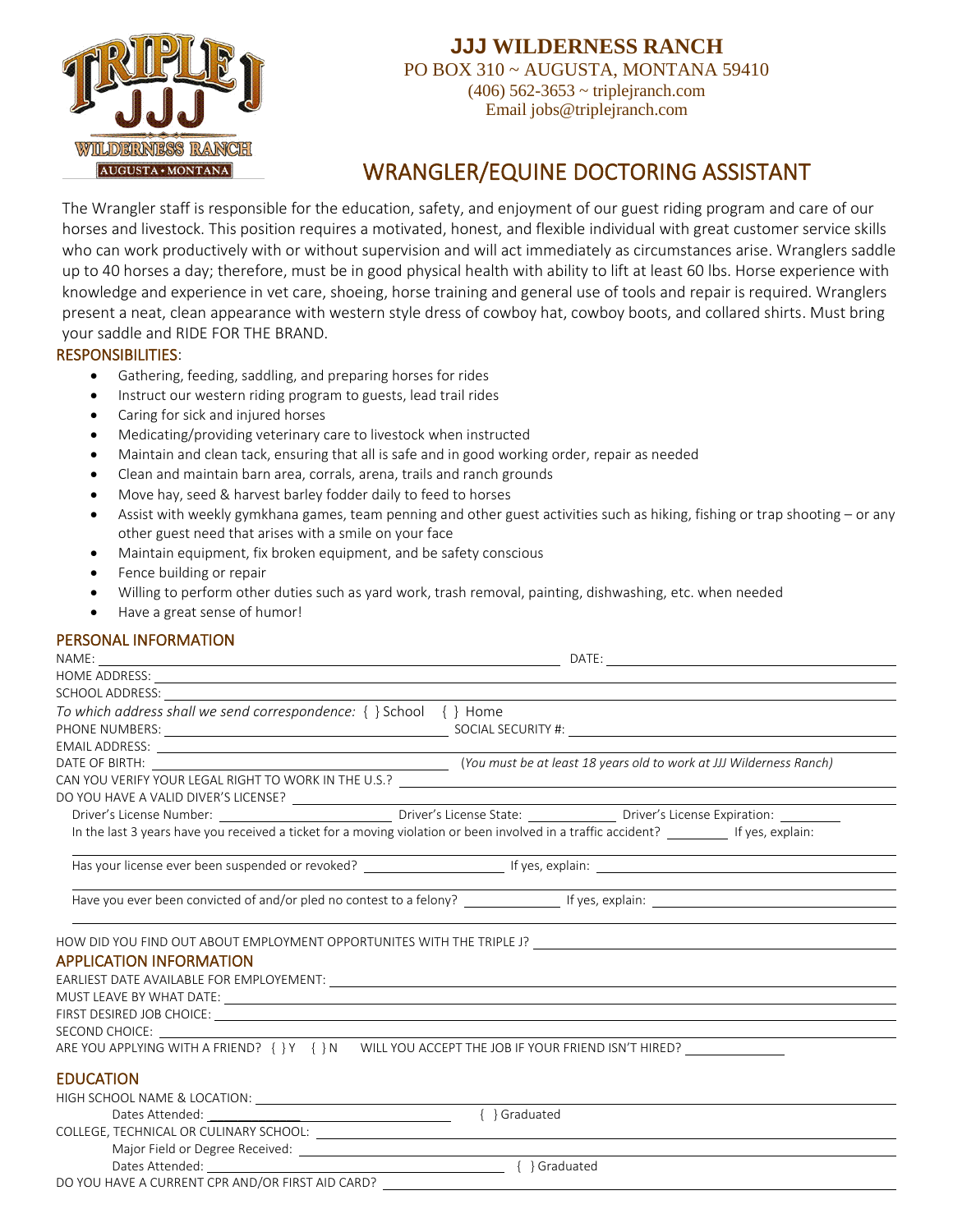#### If so, date of expiration:

WORK EXPERIENCE - LIST MOST RECENT & APPLICABLE EMPLOYMENT EXPERIENCE *Be thorough and specific, use additional page if needed. We do not hire without checking references. No family references please.*

| ADDRESS: New York State State State State State State State State State State State State State State State State State State State State State State State State State State State State State State State State State State  |                                                                                                                                                                                                                                      |
|--------------------------------------------------------------------------------------------------------------------------------------------------------------------------------------------------------------------------------|--------------------------------------------------------------------------------------------------------------------------------------------------------------------------------------------------------------------------------------|
|                                                                                                                                                                                                                                |                                                                                                                                                                                                                                      |
|                                                                                                                                                                                                                                |                                                                                                                                                                                                                                      |
|                                                                                                                                                                                                                                |                                                                                                                                                                                                                                      |
|                                                                                                                                                                                                                                |                                                                                                                                                                                                                                      |
|                                                                                                                                                                                                                                |                                                                                                                                                                                                                                      |
|                                                                                                                                                                                                                                |                                                                                                                                                                                                                                      |
|                                                                                                                                                                                                                                |                                                                                                                                                                                                                                      |
|                                                                                                                                                                                                                                |                                                                                                                                                                                                                                      |
|                                                                                                                                                                                                                                |                                                                                                                                                                                                                                      |
|                                                                                                                                                                                                                                | CONTACT PERSON: LATER CONTACT PERSON:                                                                                                                                                                                                |
| ADDRESS: Example of the contract of the contract of the contract of the contract of the contract of the contract of the contract of the contract of the contract of the contract of the contract of the contract of the contra |                                                                                                                                                                                                                                      |
|                                                                                                                                                                                                                                |                                                                                                                                                                                                                                      |
|                                                                                                                                                                                                                                | DATES OF EMPLOYMENT: <u>Contract of the set of the set of the set of the set of the set of the set of the set of the set of the set of the set of the set of the set of the set of the set of the set of the set of the set of t</u> |
|                                                                                                                                                                                                                                |                                                                                                                                                                                                                                      |
|                                                                                                                                                                                                                                |                                                                                                                                                                                                                                      |
|                                                                                                                                                                                                                                |                                                                                                                                                                                                                                      |
|                                                                                                                                                                                                                                | ,我们也不会有什么。""我们的人,我们也不会有什么?""我们的人,我们也不会有什么?""我们的人,我们也不会有什么?""我们的人,我们也不会有什么?""我们的人                                                                                                                                                     |
|                                                                                                                                                                                                                                |                                                                                                                                                                                                                                      |
|                                                                                                                                                                                                                                |                                                                                                                                                                                                                                      |
|                                                                                                                                                                                                                                | CONTACT PERSON: LATER CONTACT PERSON:                                                                                                                                                                                                |
| ADDRESS: North and the second contract of the second contract of the second contract of the second contract of                                                                                                                 |                                                                                                                                                                                                                                      |
|                                                                                                                                                                                                                                |                                                                                                                                                                                                                                      |
|                                                                                                                                                                                                                                | DATES OF EMPLOYMENT: <u>Contract of the set of the set of the set of the set of the set of the set of the set of the set of the set of the set of the set of the set of the set of the set of the set of the set of the set of t</u> |
|                                                                                                                                                                                                                                |                                                                                                                                                                                                                                      |
|                                                                                                                                                                                                                                |                                                                                                                                                                                                                                      |
|                                                                                                                                                                                                                                |                                                                                                                                                                                                                                      |
|                                                                                                                                                                                                                                |                                                                                                                                                                                                                                      |
|                                                                                                                                                                                                                                |                                                                                                                                                                                                                                      |
| REASON FOR LEAVING:                                                                                                                                                                                                            |                                                                                                                                                                                                                                      |

*The following questions are a way for us to get to know you better, as a personal interview is often not possible. Please include a recent picture so we can see who we are visiting with.*

Please explain your experience in Western riding.

What is your experience in instructing people to ride?

Do you have any experience with colts or green horses? Can you trim or shoe?

What experience have you had with horse health & doctoring?

Can you bandage a wound on a limb?

Do you have your own Western tack? *(example: saddle, headstall, pad, boots, chinks, hat, saddlebags?) Please list.*